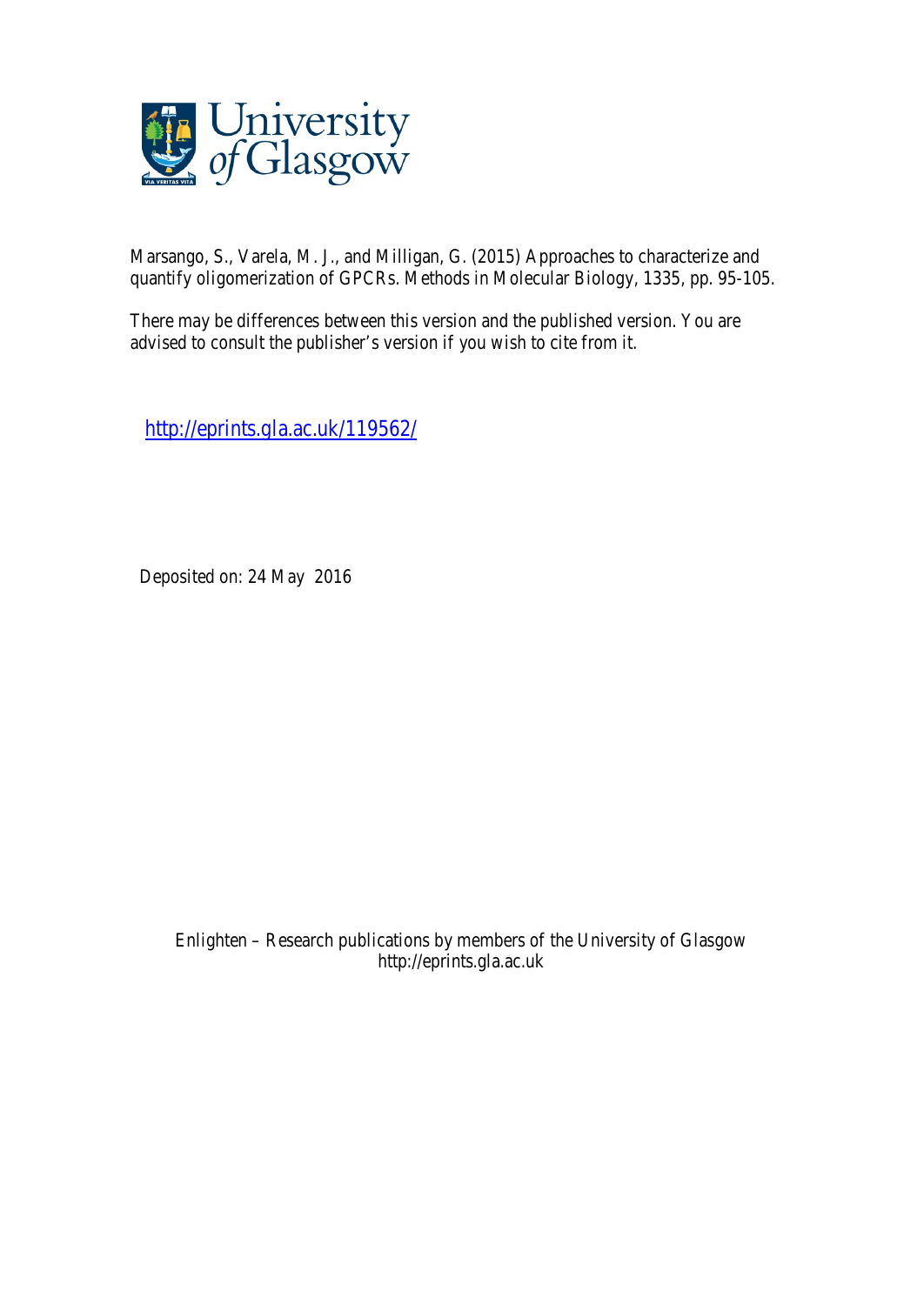## **Approaches to characterize and quantify oligomerization of GPCRs**

# **Sara Marsango, María José Varela Liste and Graeme Milligan1**

All authors contributed equally to this work

Molecular Pharmacology Group, Institute of Molecular, Cell and Systems Biology, College of Medical, Veterinary and Life Sciences, University of Glasgow, Glasgow G12 8QQ, Scotland, United Kingdom.

<sup>1</sup>To whom correspondence should be addressed: Graeme Milligan, Wolfson Link Building 253, University of Glasgow, Glasgow G12 8QQ, Scotland, U.K. Tel +44 141 330 5557, FAX +44 141 330 5481, e-mail: Graeme.Milligan@glasgow.ac.uk

**Running Head:** FRET analysis of GPCR quaternary structure

**Keywords:** G protein-coupled receptor, Homogeneous time-resolved Fluorescence Resonance Energy Transfer, Mutagenesis, Oligomerization, Resonance Energy Transfer, SNAP-tag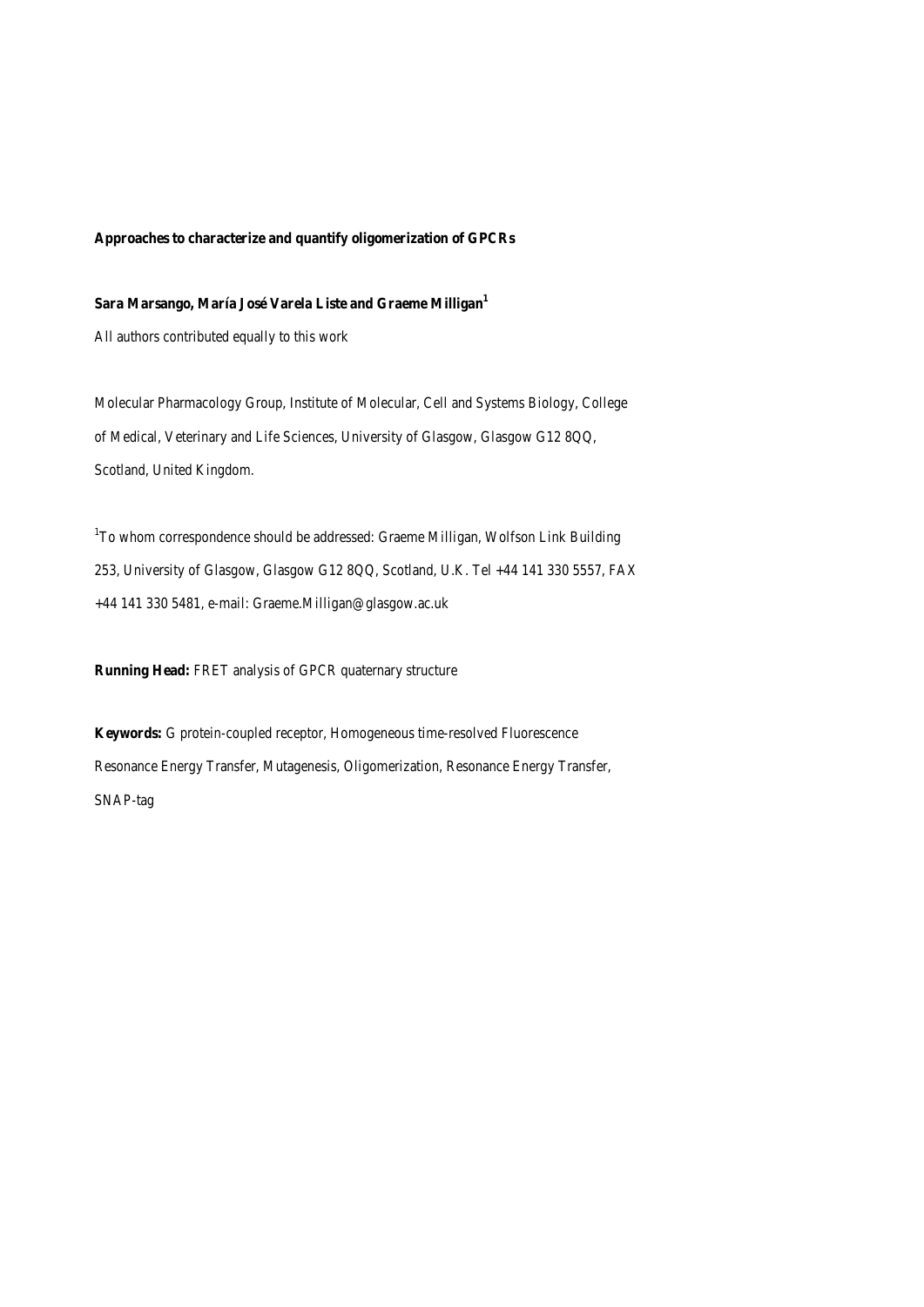#### **Summary**

Fluorescence Resonance Energy Transfer (FRET) is an approach widely used to detect protein-protein interactions in live cells. This approach is based on the sensitization of an "acceptor" molecule by the energy transfer from a "donor" when there is an overlap between the emission spectrum of the "donor" and the excitation spectrum of the "acceptor" and close proximity between the two fluorophore species (in the region of 8 nm). Various methods exist to quantify FRET signals: here we describe the application of homogeneous timeresolved FRET (htrFRET) combined with Tag-lite<sup>TM</sup> technology and its application to determine not only protein-protein interactions but also the capability of GPCR mutant variants to form homomers compared to the wild type GPCR within the plasma membrane of transfected cells.

## **1. Introduction**

G protein-coupled receptors (GPCRs) are a vast class of trans-plasma membrane proteins that play pivotal roles in cell signalling and in the regulation of a broad range of biological processes. Dysregulation of many of these result in serious pathological conditions and, as such, GPCRs represent a major target class for therapeutic drug development *(1)*.

GPCRs have been classically described as monomeric units that bind in a stoichiometric 1:1 ratio to both ligand and downstream signalling proteins such as members of the family of heterotrimeric guanine nucleotide binding proteins (G-proteins). Indeed, studies in which monomeric GPCRs were incorporated into nanodiscs demonstrated that each of the <sup>2</sup><sub>2</sub>adrenoceptor, rhodopsin, and the *µ*-opioid receptor can function effectively as monomers *(2, 3, 4, 5).* However, in recent years a growing number of studies have supported the hypothesis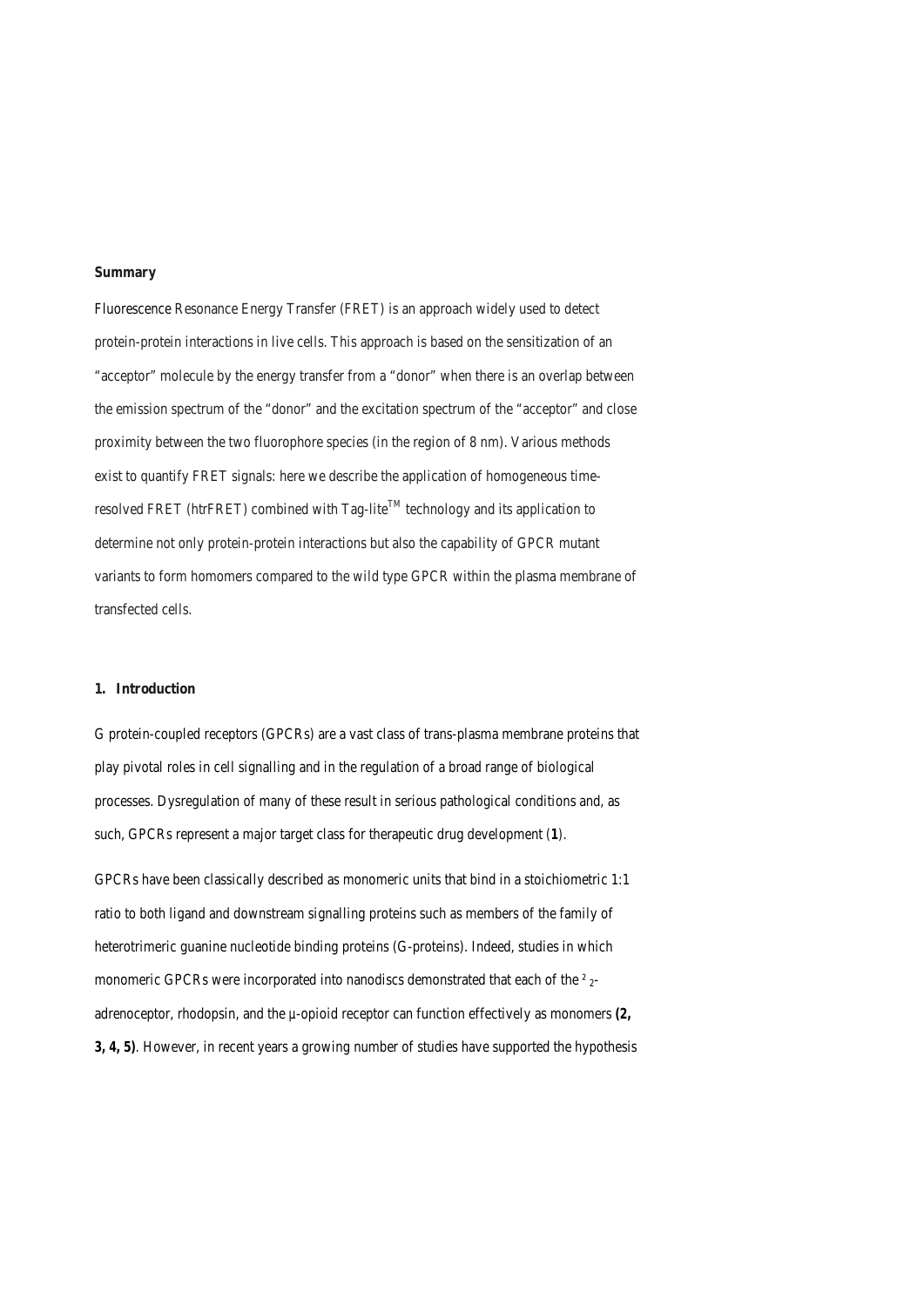that GPCRs may also exist as dimeric or oligomeric complexes *(6, 7)*. In the case of various members of the class C, metabotropic glutamate receptor family it is clear that formation of either homo- or hetero-complexes define the pharmacology and function of the receptor *(7)*. However, in the case of the more numerous class A, rhodopsin-like receptors, the situation is more uncertain and both the basic concept of GPCR oligomerization and its functional relevance remain controversial topics *(6)*.

The first structural evidence supporting organization of a class A GPCR into dimers/oligomers was provided by the application of atomic force microscopy to murine rod outer segment discs that indicated that rhodopsin is arranged as a series of parallel arrays of dimers (8). Since 2007 innovative crystallographic techniques have resulted in rapid growth in the number of available atomic level GPCR structures *(9)*. Such structures are consistent with, for example, the  $\mu$ -opioid and the  $\ell$ <sub>1</sub>-adrenoceptor, being able to organize as parallel dimers and/or tetramers, and suggest the existence of multiple dimer interfaces in different GPCR homodimers. Transmembrane domain (TMD) V and TMD VI residues provide the main interface for  $\mu$ -opioid receptor dimers while TMD I, TMD II and helix 8 residues generate a second, more limited, interface *(10)*. A TMD I–TMD II–helix 8 interface (with slightly different contact residues) was also found in crystals of the turkey *²* 1-adrenoceptor *(11)* where it constitutes the most prominent interaction interface. An additional interface involving TMD IV and TMD V residues was also observed for this receptor *(11)*.

Both biochemical and biophysical approaches have been employed to study the basis of GPCRs dimerization/oligomerization *(12)*. However, traditional biochemical techniques such as immunoblotting, cross-linking and co-immunoprecipitation, have clear limitations in efforts to study interactions involving integral membrane proteins owing to the need to use non-physiological buffers and detergents that may cause aggreration or disruption of native biological interactions.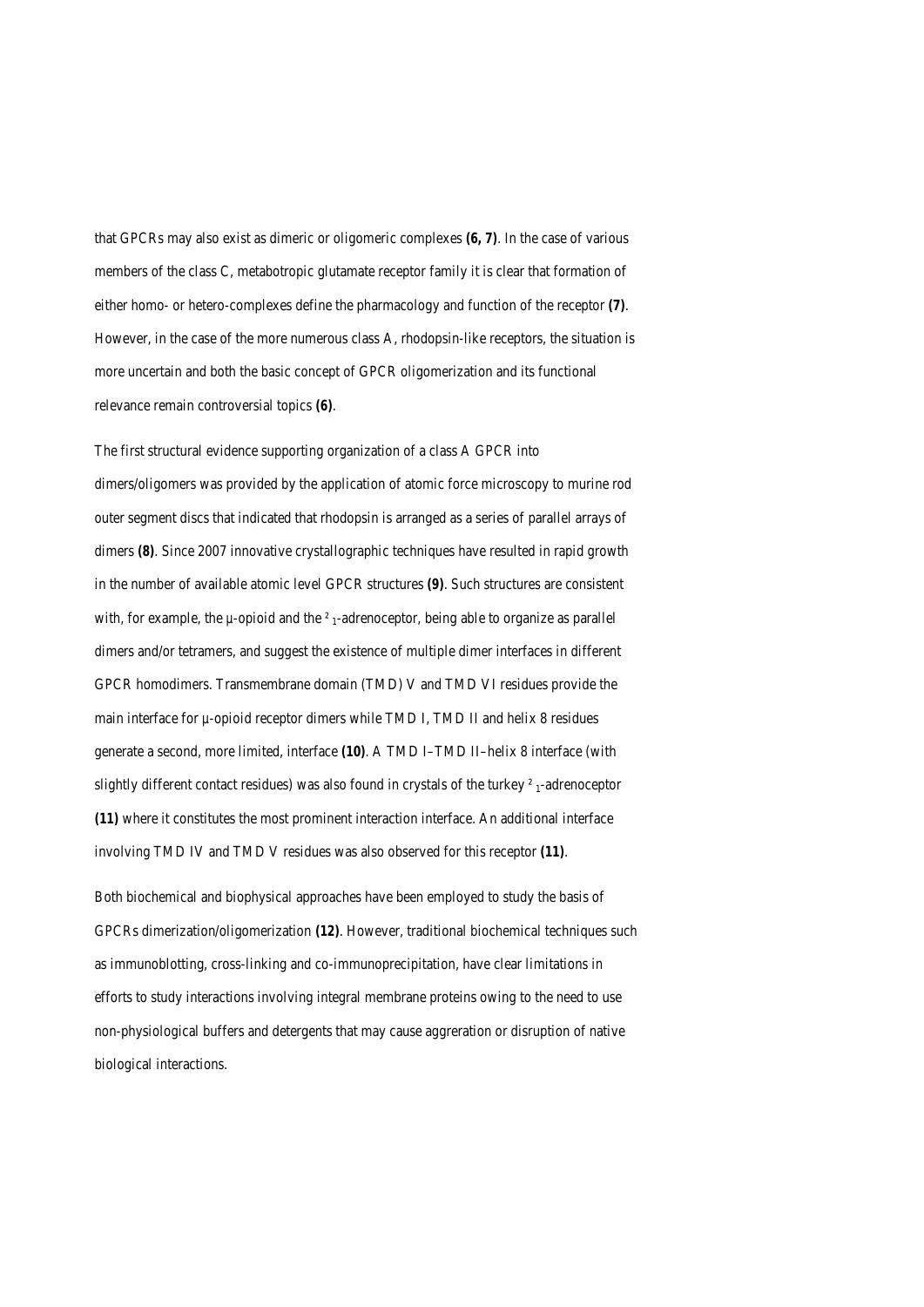In the past decade, several biophysical methods based on Resonance Energy Transfer (RET) between two molecules, known as the "donor" and "acceptor", have been developed to examine the quaternary organization of integral membrane proteins, including GPCRs, in intact cells. These include both Bioluminesence Resonance Energy Transfer (BRET) and Fluorescence Resonance Energy Transfer (FRET). Moreover, when combined with protein complementation assays that allow the reconstitution of a fluorophore from two nonfluorescent polypeptides that are brought into proximity by interactions between the proteins they are attached to, larger scale complexes can, at least potentially, be detected and imaged. Although these techniques overcome a number of the issues with the biochemical approaches noted above, they both generally require genetic manipulation of the proteins, thus limiting *in vivo* analysis without a committed effort to generate transgenic organisms and report proximity between proteins rather than association *per se*.

In this chapter we describe the application of homogenous time-resolved FRET (htrFRET) using SNAP-Tag-lite<sup>TM</sup> technology combined with alanine scanning mutagenesis to characterize and quantify oligomerization of GPCRs and mutant variants of interest at the surface of suitably transfected and engineered cells. The procedure involves the generation of a construct in which the GPCR of interest is linked to the SNAP-tag *(13, 14, 15)*, in such a way that the SNAP-tag is located on the extracellular face of the plasma membrane when the GPCR is correctly expressed and displayed. Subsequently incubation of the cells with a combination of an appropriate energy "donor" and "acceptor" pair allows detection of energy transfer between the two fluorophores if the protein forms a homo-oligomeric complex (**Figure 1**).

The SNAP-tag is a modified version of the DNA repair protein  $O_6$ -alkylguanine-DNA alkyltransferase (AGT) that displays faster reaction kinetics with  $O_6$ -benzylguanine (BG) substrates and no longer interacts with DNA. BG substrates can be conjugated with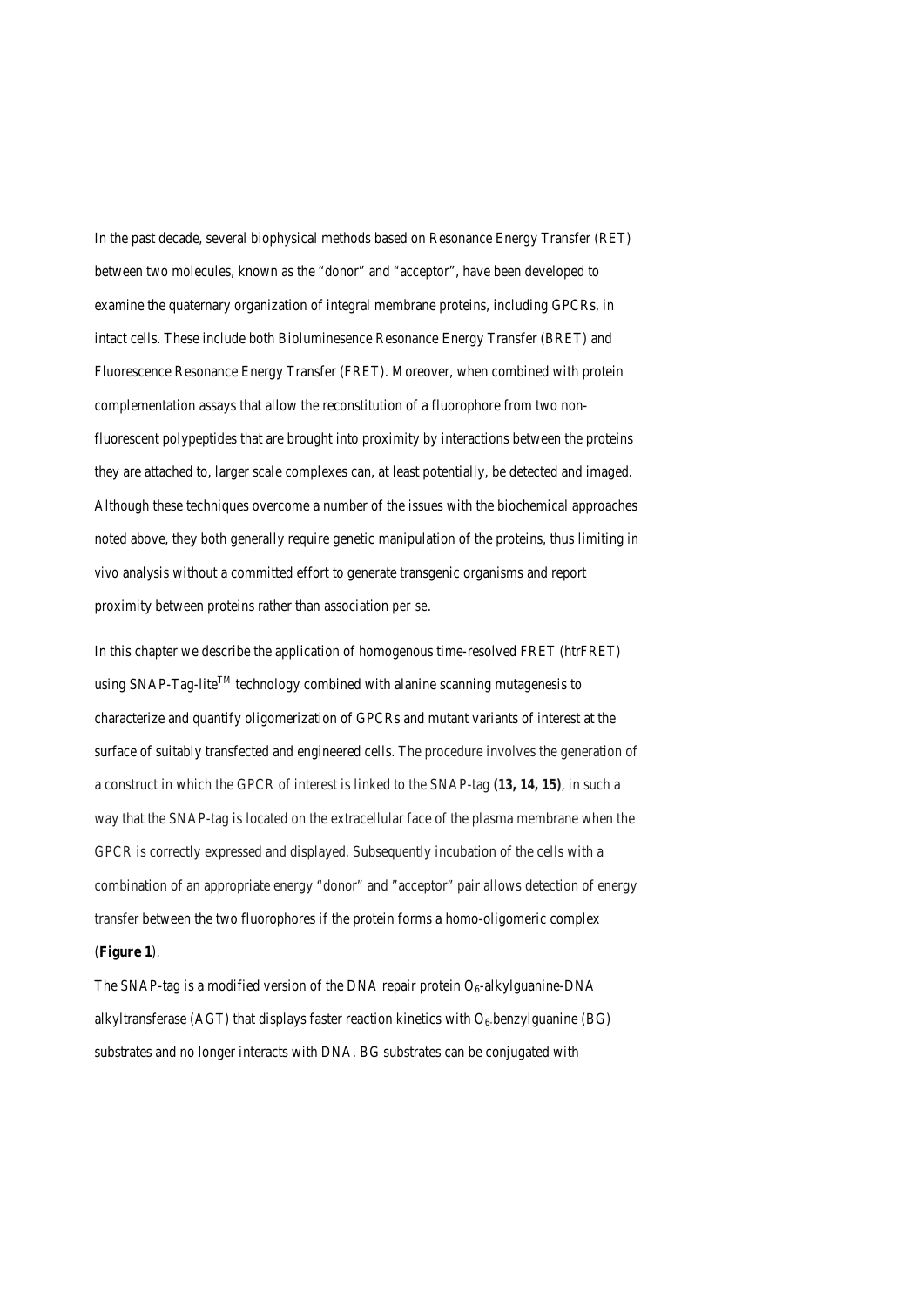fluorophores including Europium cryptate (or a Terbium cryptate), which can act as longlived fluorescence energy donors, as well as molecules such as the Cy5-like dye (d2), which can act a suitable energy "acceptor" in a FRET assay *(13)*. Due to the particular properties of such rare-earth cryptates, which generate fluorescence emission with lifetime in the millisecond range, compared to the nanosecond range for standard fluorophores, it is possible to record the FRET signal between donor to acceptor in a 'time resolved' manner (htrFRET). Suitable time gating of the signal allows autofluorescence to rapidly decay, producing a decrease in background signal. Moreover, a further consequence of the properties of the selected fluorophores is that they produce a large increase in the signal to noise ratio when compared to classical FRET methods *(13)*.

# **2. Materials**

#### **2.1. Molecular biology**

1. Mammalian expression plasmid containing the cDNA sequence coding for the SNAP-tag modified-GPCR of interest (such as PSEM1-26 m plasmid supplied by Covalys Biosciences AG/New England Biolabs).

2. Mammalian expression plasmid not containing the cDNA sequence coding for the GPCR of interest to use as a negative control in htrFRET assay.

3. Enzymes suitable for cloning (such as restriction enzymes and DNA ligase)

# 4. Primers .

5. Pfu DNA polymerase .6. dNTP mix, 10 mM each .7. DpnI.

8. XL1-Blue competent cells.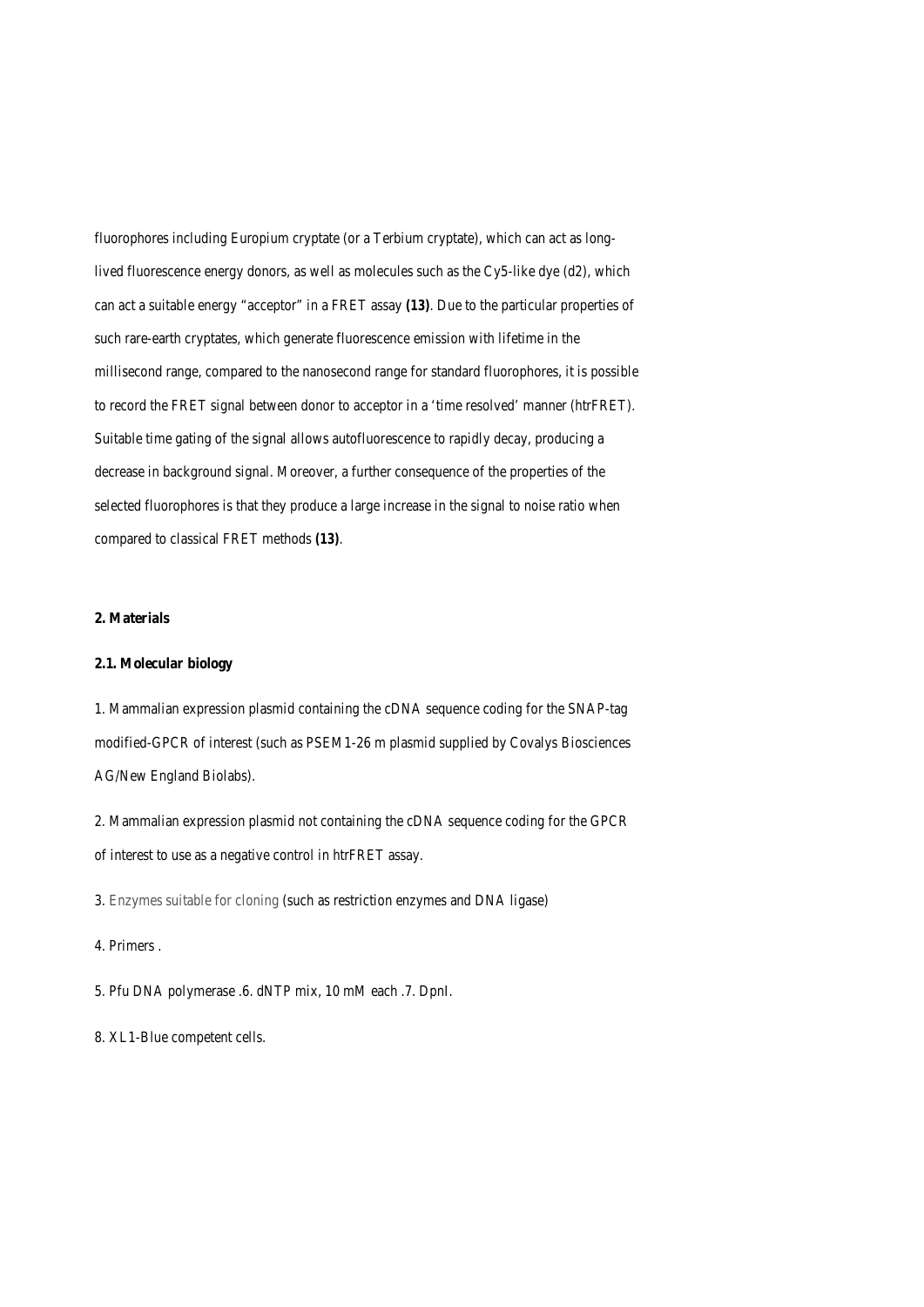9. Luria-Bertani (LB) Broth dissolved in distilled water according to the manufacture's protocol. Autoclave at 121°C, 15 min and store at room temperature.

10. LB-agar plates: dissolve LB-agar in distilled water according to the manufacture's protocol. Autoclave at 121°C, 15 min, allow to cool to 55°C and add the appropriate amount of the desired antibiotic for selection. Pour LB-agar into Petri dishes and allow to set. Invert the plates and store at 4°C.

11. Miniprep kit.

# **2.2. Cell Culture**

1. Suitable cells for transfection (e.g. Human Embryonic Kidney 293 cells, HEK293T cells).

2. Suitable growth medium, such as Dulbecco´s Modified Eagle´s medium containing 0.292

g/L L-glutamine, 1% penicillin/streptomycin mixture and 10% heat-inactivated fetal bovine serum.

3. Cell culture dishes 60 mm x 15 mm style.

4. Transfection reagent such as polyethylenimine (PEI).

5. Sodium chloride: 150mM NaCl. Autoclave at 121°C, 15 min and store at room temperature.

6. Poly-D-lysine: 0.1mM poly-D-lysine dissolved in sterile tissue culture grade water. Store at 4°C.

7. Trypsin.

#### **2.3. HtrFRET assay**

1. Dimethyl sulfoxide (DMSO).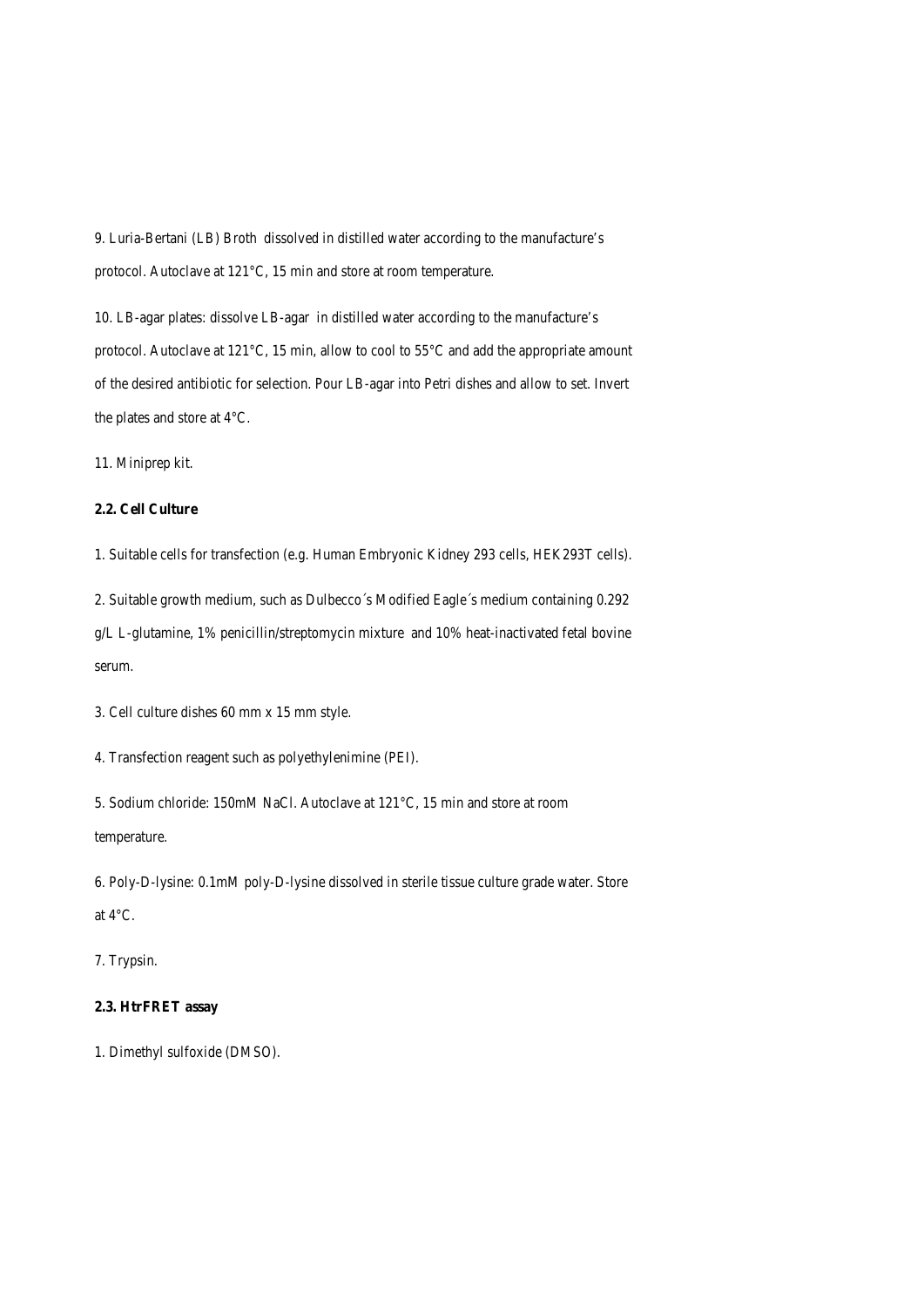2. Phosphate buffered saline (PBS, 10X): 1370mM NaCl, 27mM KCl, 100mM Na<sub>2</sub>HPO<sub>4</sub>, 20mM KH2PO4 dissolved in distilled water. Store at room temperature. To obtain the working solution, PBS 1X, dilute PBS 10X in distilled water in a ratio 1:9 and assess the pH of the solution that must be 7.4.

- 3. Black 96 well plate (Greiner Bio-One).
- 4. SNAP-Lumi4Tb (Cisbio).
- 5. SNAP-Red (Cisbio).
- 6. Labeling medium 5X (Cisbio).

# **2.4 Equipment**

1. Standard cell culture facility including biological safety cabinet and 37°C incubator with 5% CO2.

2. Thermal cycler.

- 3. Microplate reader (such as Pherastar BMG Labtech).
- 4. GraphPad Prism 5.2 software for data analysis.
- **3. Methods**

# **3.1. Preparation of expression plasmids**

1. Modify PSEM1-26 m plasmid, containing the SNAP-tag coding sequence by the addition of a small linker region encoding the metabotropic glutamate receptor 5 signal sequence (MVLLLILSVLLLKEDVRGSAQS) between the *Cla1* and *EcoR1* sites of the multiple cloning site and upstream of the SNAP-tag (MCS1). PCR amplify the cDNA coding the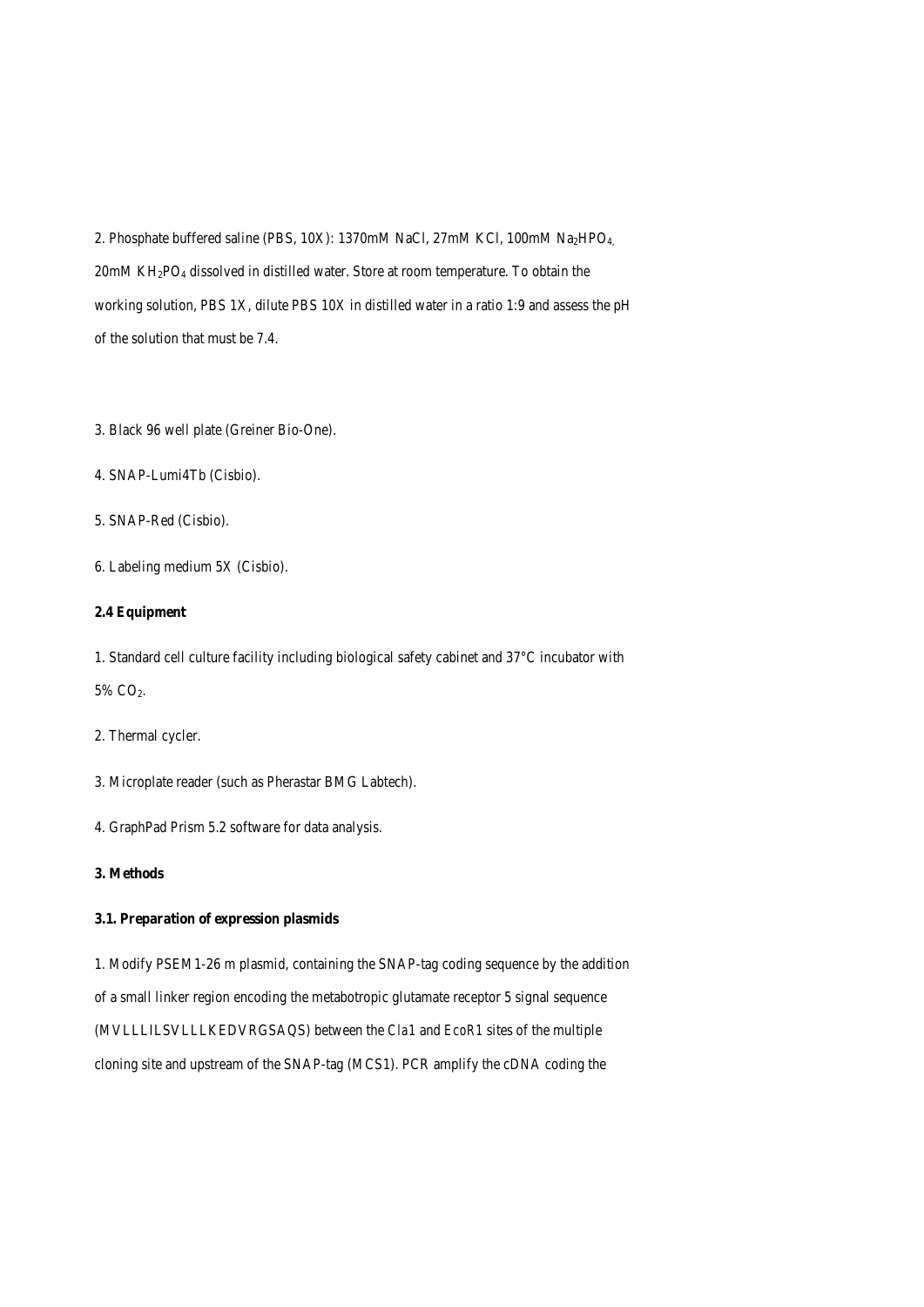GPCR of interest using primers designed to add *BamH1* and *Not1* consensus sequences to the fragment termini and then ligate into the multiple cloning site downstream of the SNAP-tag (MCS2) of the modified plasmid.

#### **3.2. Generation of GPCR mutant variants by alanine substitution mutagenesis**

1. Design mutagenic primers: both the forward and the reverse primers must contain the desired mutation (preferably in the centre of the sequence) and anneal to the same sequence on opposite strands of the plasmid. Primers should have a minimum GC content of 40%, be between 25 and 45 bases in length, with a melting temperature (Tm) of e78°C and terminate in one or more C's or G's.

2. Generate the SNAP-tag-GPCR mutant variants using a modification of the QuikChange method (Stratagene, Agilent Technologies, Santa Clara, CA). To amplify the SNAP-tag-GPCR construct and introduce the desired mutation combine in a sterile nuclease-free microcentrifuge tube the PCR reaction components in a total volume of 50 µL (**Table 1**). Prepare also a PCR control reaction without including the Pfu DNA polymerase.

3. Place the PCR reactions in a thermal cycler and after the initial denaturation step at 95°C for 1 min start the 18-20 cycles program consisting of denaturation at 95°C for 1 min, primer annealing at 55°C for 1 min and DNA synthesis at 72°C for 2 min for every 1 kb DNA to be amplified. Final DNA extension at 72°C for 10 min and after that the tube is maintained at 4°C (*see* **Note 1**).

4. Add 1 µL (equivalent to 10 U) of DpnI to the PCR reaction tube to digest the methylated non-mutated DNA and incubate at 37°C for at least 60 min.

5. Add 1-10 µL of the digest reaction to 50 µL of XL1-Blue competent cells, incubate 15 min on ice, heat-shock at 42°C for 90 sec and then incubate 2 min on ice. Add 450 µL of LB-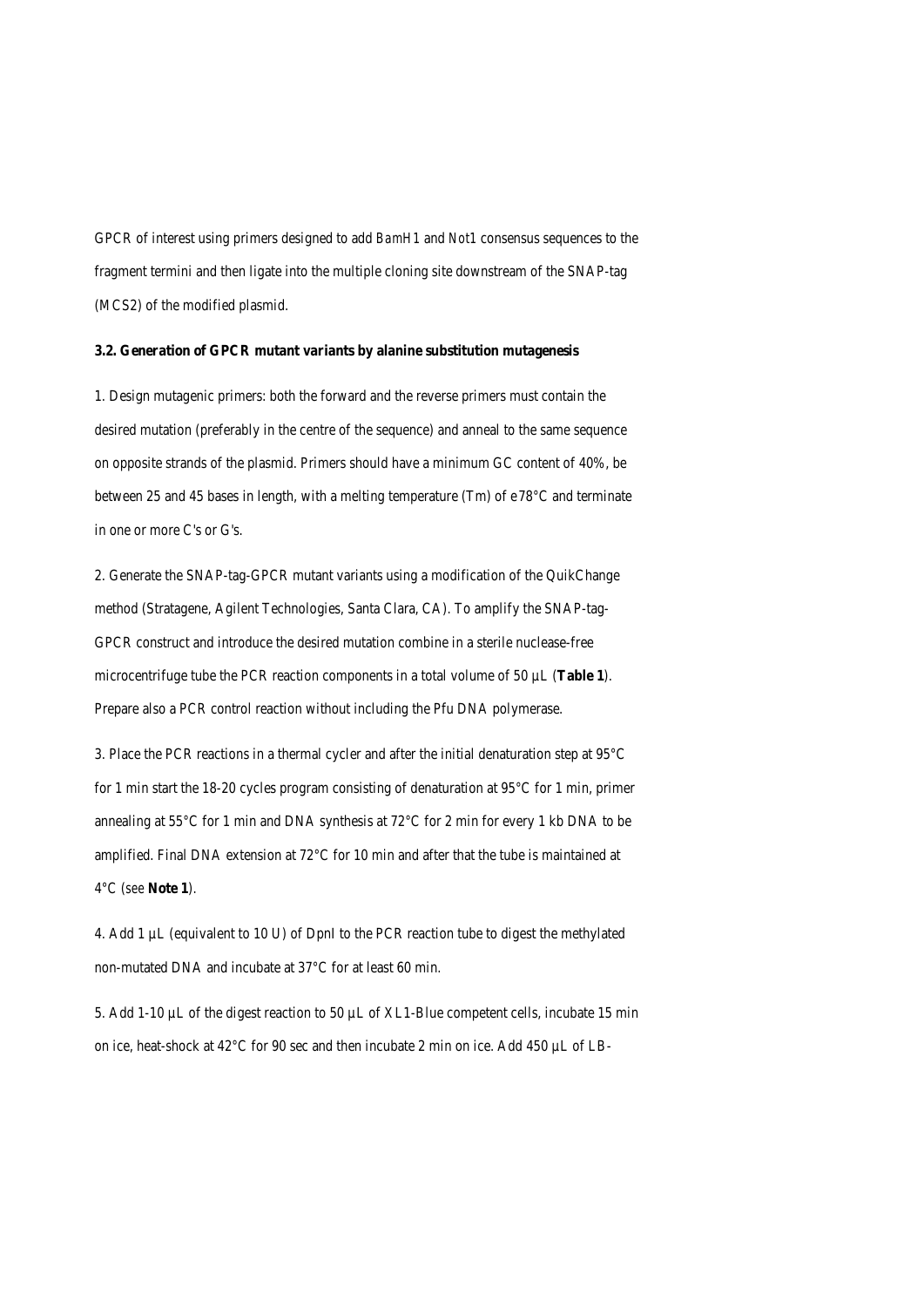Broth and incubate with shaking at 37°C for 60 min. Spread the cell suspension on LB-agar plates containing the correct antibiotic for selection and incubate overnight at 37°C.

6. Select 3 colonies randomly and grow them overnight in 5 mL LB-Broth. The next day isolate the plasmids using miniprep kit (follow manufacturer`s protocol) (*see* **Note 2**).

7. Check the presence of mutation in the isolated plasmids by sequencing.

# **3.3. Transient expression in mammalian cells**

1. Plate mammalian cells onto 60 mm cell culture dishes and grow to 70-80% confluency overnight at 37  $\mathrm{^{\circ}C}$  with 5% CO<sub>2</sub>.

2. Transfect the cells with the plasmid of interest following the PEI protocol *(16)*. Combine the DNA with PEI (ratio 1:6) in 250 µL of 150 mM NaCl solution. Mix thoroughly the DNA-PEI mixture and incubate for 10 min at room temperature. Change medium to the cell plates and add the DNA-PEI mixture to the cell medium in a drop-wise manner. The following transfections are needed:

a. Empty plasmid not containing the GPCR of interest (*see* **Note 3**).

b. Expression plasmid containing the GPCR of interest (wild type or mutant variant of the GPCR).

**3.4. Optimization of htrFRET conditions and determination of the cell surface GPCR oligomeric interaction**

1. Trasfect HEK293T cells with 2 µg of plasmid containing the SNAP-GPCR construct of interest (for details see step 2 in section 3.3) (*see* **Note 3**). This step is performed in day 1.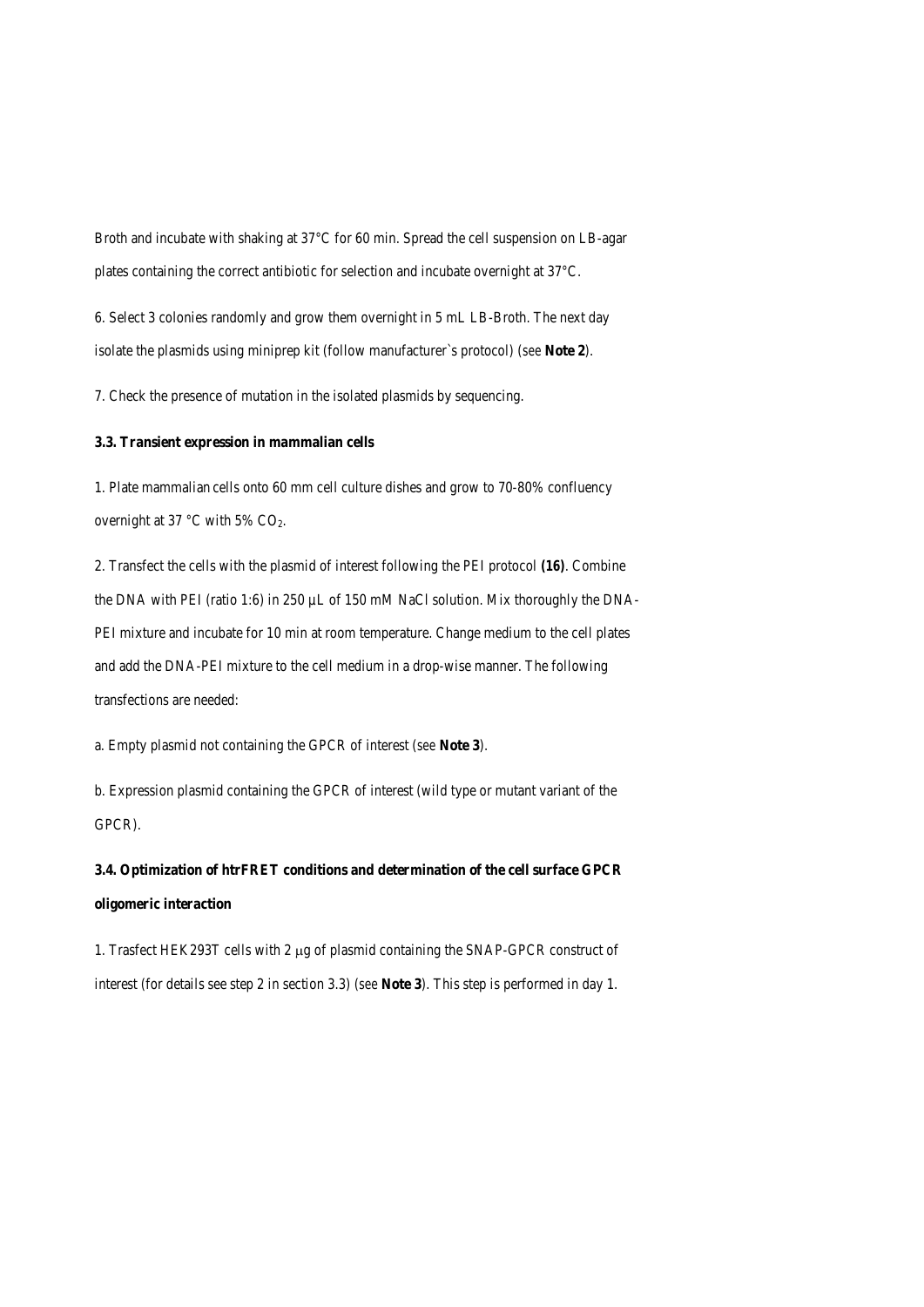2. Plate 30000 cells per well (100 µL per well) onto black 96 well plates previously pretreated with poly-D-lysine and incubate overnight at 37 °C with 5% CO<sub>2</sub> (*see* Note 4). This step is performed in day 2.

3. Prepare labeling medium 1X solution diluting the labeling medium 5X with distilled water in a ratio1:4 and keep the solution at room temperature. This step is performed in day 3

4. Reconstitute 5nmol SNAP-Lumi4Tb adding 50 µL of DMSO to get a 100 µM SNAP-Lumi4Tb stock solution, make 5  $\mu$ L aliquots and store at -80 $\degree$ C. To obtain the 10  $\mu$ M SNAP-Lumi4Tb working solution dilute SNAP-Lumi4Tb stock solution with DMSO in 1:9 ratio (*see* **Note 5**). This step is performed in day 3.

5. Reconstitute 20nmol SNAP-Red adding 200 µL of DMSO to get a 100 µM SNAP-Red working solution, make 5 µL aliquots and store at -80°C (*see* **Note 5**). This step is performed in day 3.

6. Prepare different solutions with a fixed concentration (10nM) of the energy donor SNAP-Lumi4Tb and different concentrations of the energy acceptor SNAP-Red (0-1000 nM) in labeling medium 1X. (*see* **Note 5**). This step is performed in day 3.

7. Aspirate the cell growth medium and replace it, adding to each well 50 µL of one of each solution made in the step 4 (*see* **Note 5**). This step is performed in day 3.

8. Incubate the plates for 1 h at 37°C in a humidified atmosphere (5% CO2), (*see* **Note 4**). This step is performed in day 3.

9. Aspirate the SNAP-Lumi4Tb and SNAP-Red containing medium and wash the plate 4 times with 100 µL PBS 1X. This step is performed in day 3.

10. Add 100  $\mu$ L of labeling medium 1X. This step is performed in day 3.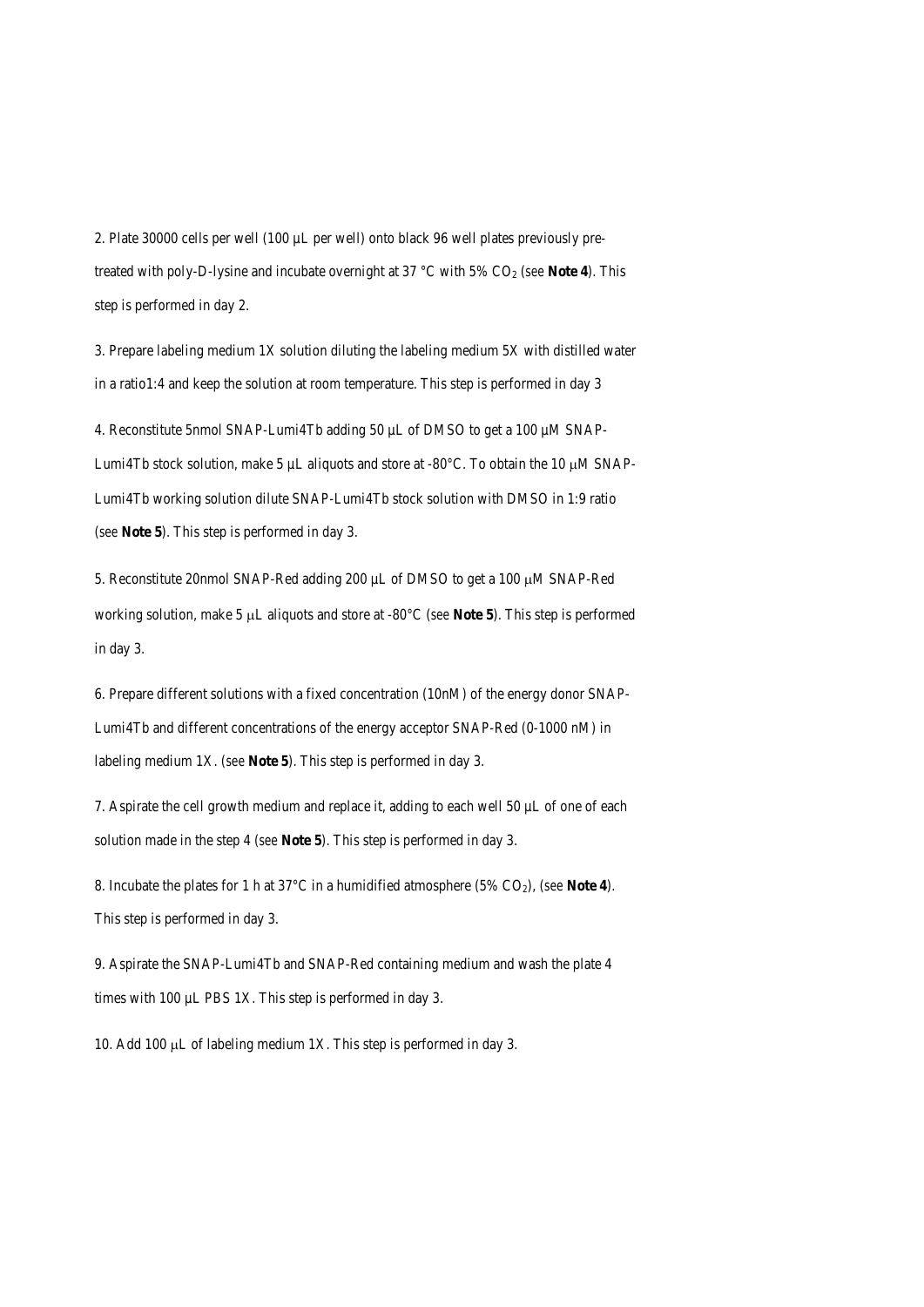11. Measure the fluorescence emission using a microplate reader (Pherastar). Excite the donor SNAP-Lumi4Tb with light of wavelength 337 nm and detect simultaneously the emission light of donor SNAP-Lumi4Tb at 620 nm and the emission light of acceptor SNAP-Red at 665 nm. This step is performed in day 3.

12. Analyse the data using GraphPad Prism 5.2 (or similar). Plot the htrFRET signal at 665 nm on the Y axis and the logarithm of molar concentration of SNAP-Red on the X axis and apply the Gaussian equation of the nonlinear regression curve fit analysis (**Figure 2**) **3.5.** 

# **Studying the effect of mutation of the GPCR on oligomeric organization**

1. Transfect HEK293T cells with increasing amounts of plasmid containing SNAP-GPCR wild type or SNAP-GPCR mutant variant (of interest) sequence (for details see step 2 in section 3.3) (*see* **Note 3**). This step is performed in day 1.

2. Plate 30000 cells/well (100 µL per well) from each transfection plate onto black 96 well plates and incubate overnight at 37°C with 5% CO2 (*see* **Note 4**). This step is performed in day 2.

3. Prepare a solution in labeling medium 1X containing a fixed concentration (10 nM) of energy donor SNAP-Lumi4Tb and a concentration of energy acceptor SNAP-Red as determined in section 3.4. (*see* **Note 5**). This step is performed in day 3.

4. Incubate for 1 h at 37°C in a humidified atmosphere (5% CO2) (*see* **Note 5**). This step is performed in day 3.

5. Aspirate the SNAP-Lumi4Tb and SNAP-Red mixture and wash the plate 4 times with 100 µL PBS 1X. This step is performed in day 3.

6. Add 100 µL of labeling medium 1X. This step is performed in day 3.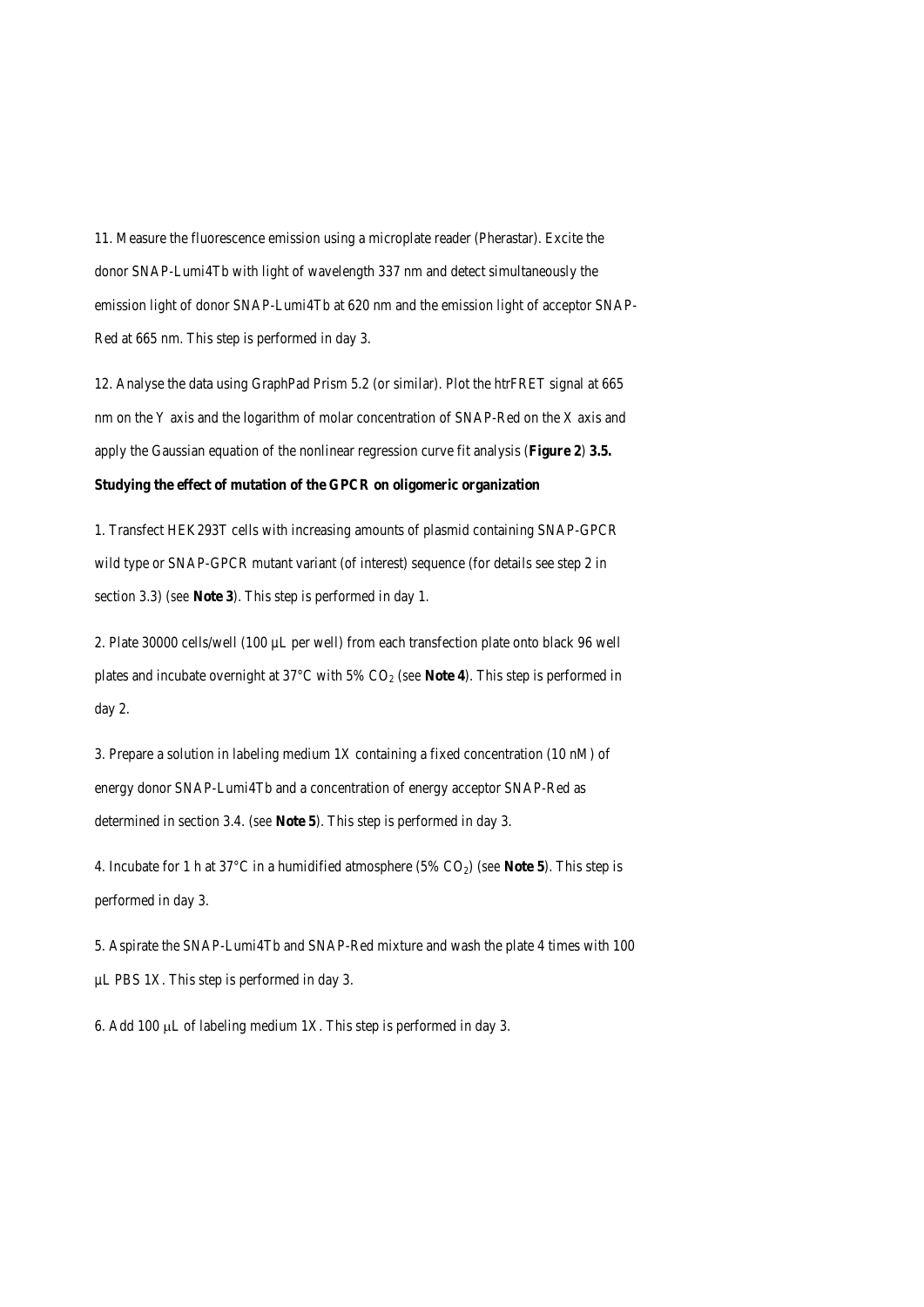7. Measure the fluorescence emission using a microplate reader (Pherastar) as described in step 11 section 3.4. This step is performed in day 3.

8. Analyse the data using GraphPad Prism 5.2 (or similar) software, plot the fluorescence emission at 620 nm on the X axis and the htrFRET signal at 665 nm on the Y axis and apply linear regression curve fit analysis to each dataset (**Figure 3**). **4. Notes**

1. The PCR conditions for the synthesis of the mutant constructs are based on the annealing temperature of the primers and may require some modifications of the conditions described here. If the reaction fails, sometimes lowering the primer concentration, increasing the template concentration, or decreasing the annealing temperature can help.

2. If after transformation of the competent cells with the PCR reaction no (or very few) colonies are observed then increase the volume of the PCR reaction used in the transformation protocol.

3. Always perform the htrFRET assay by including cells transfected with an empty vector to establish the background signal.

4. Perform the htrFRET assays in triplicate.

5. In the htrFRET assay always protect the energy donor and the energy acceptor fluorophores from external light.

## **Acknowledgements**

This work was supported by The Medical Research Council (UK) grants [MR/L023806/1 and G0900050] to GM. SM thanks the Istituto Pasteur, Fondazione Cenci-Bolognetti for support. MJVL thanks the Fundación Pedro Barrié de la Maza for support.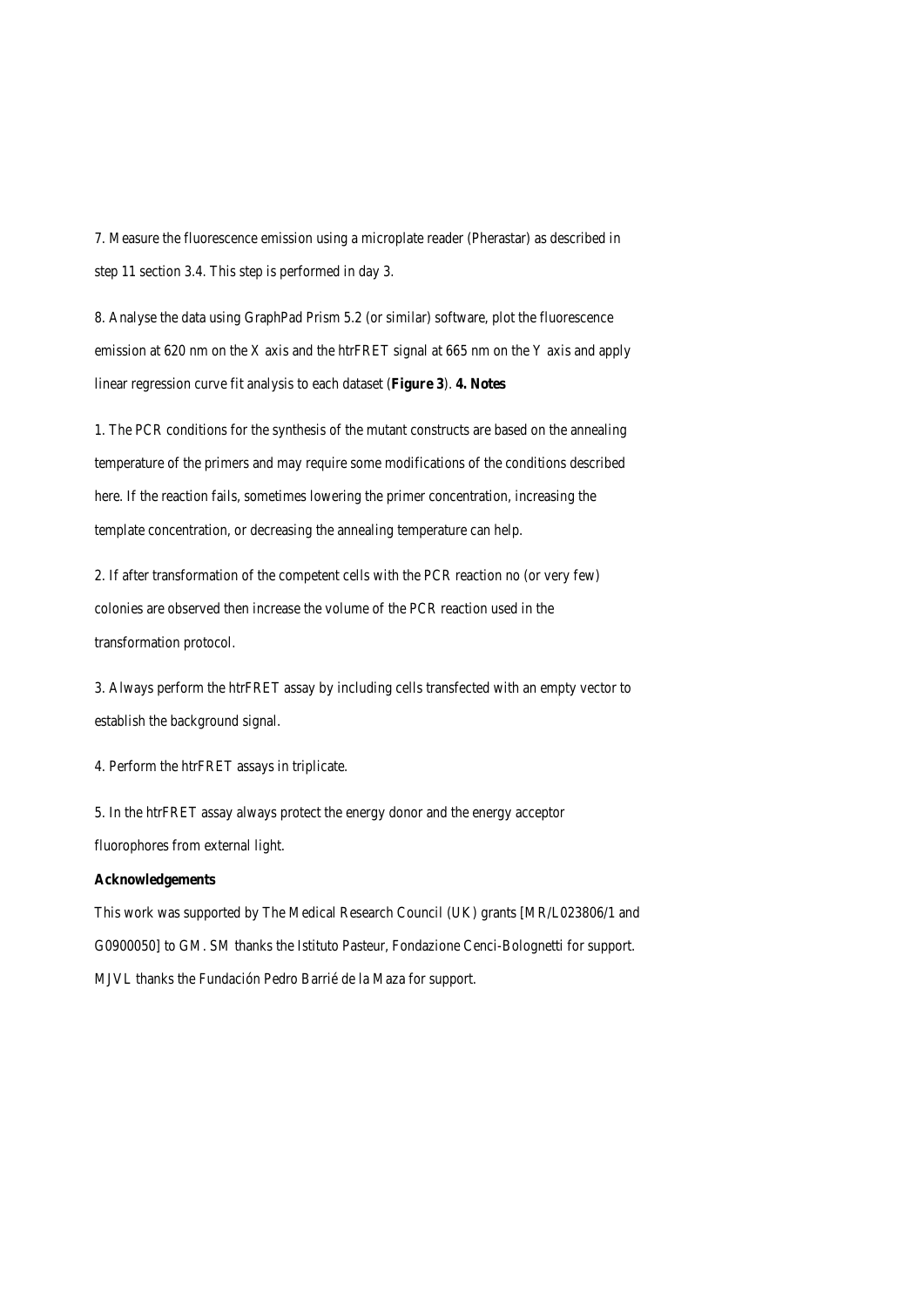#### **References**

- 1. Schöneberg T., Schulz A., Biebermann, H. et al. (2004) Mutant G-protein-coupled receptors as a cause of human diseases. *Pharmacol Ther*. **104**, 173-206
- 2. Bayburt T.H., Leitz A.J., Xie G. et al. (2007) Transducin activation by nanoscale lipid bilayers containing one and two rhodopsins. *J Biol Chem* **282**, 14875-14881
- 3. Whorton M.R., Bokoch M.P., Rasmussen S.G. et al. (2007) A monomeric G proteincoupled receptor isolated in a high-density lipoprotein particle efficiently activates its G protein. *Proc Natl Acad Sci U S A* **104**, 7682-7687
- 4. Whorton M.R., Jastrzebska B., Park P.S. et al. (2008) Efficient coupling of transducin to monomeric rhodopsin in a phospholipid bilayer. *J Biol Chem* **283**, 4387-4394
- 5. Kuszak A.J., Pitchiaya S., Anand, J.P. et al. (2009) Purification and functional reconstitution of monomeric mu-opioid receptors: allosteric modulation of agonist binding by Gi2. *J Biol Chem* **284**, 26732-26741
- 6. Milligan G. (2013) The prevalence, maintenance, and relevance of G protein-coupled receptor oligomerization. *Mol Pharmacol* **84**, 158-169
- 7. Ferré S., Casadó V., Devi L.A. et al. (2014) G protein-coupled recpetor oligomerization revisited: functional and pharmacological perspectives. *Pharmacol Rev* **66**, 413-434
- 8. Fotiadis D., Liang Y., Filipek S. et al. (2003) Atomic-force microscopy: Rhodopsin dimers in native disc membranes. *Nature* **421**, 127-128
- 9. Venkatakrishnan A.J., Deupi X., Lebon,G. et al. (2013) Molecular signatures of Gprotein-coupled receptors. *Nature* **494**, 185-194
- 10. Manglik A., Kruse A.C., Kobilka T.S. et al. (2012) Crystal structure of the µ-opioid receptor bound to a morphinan antagonist*. Nature* **485**, 321-326
- 11. Huang J., Chen S., Zhang J.J. et al. (2013) Crystal structure of oligomeric ² 1-adrenergic G protein-coupled receptors in ligand-free basal state. *Nat Struct Mol Biol* **20**, 419-425

**Formatted:** Spanish (Spain, International Sort)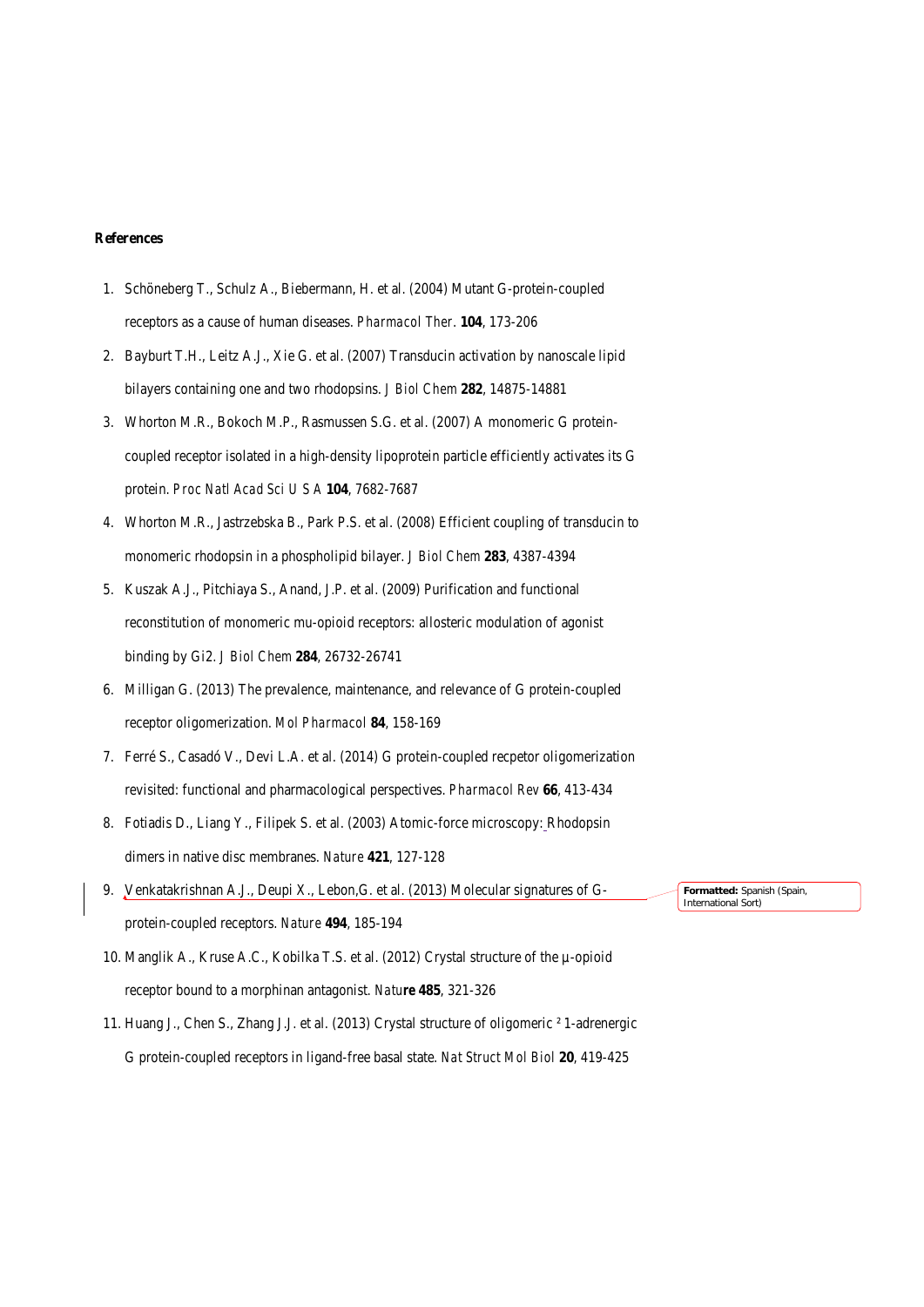- 12. Kaczor A.A., Selent J. (2011) Oligomerization of G protein-coupled receptors: biochemical and biophysical methods. *Curr Med Chem* **18**, 4606-4634
- 13. Maurel D., Comps-Agrar L., Brock C. et al. (2008) Cell-surface protein-protein interaction analysis with time-resolved FRET and snap-tag technologies: application to GPCR oligomerization. *Nat Methods* **5**, 561-567
- 14. Alvarez-Curto E., Ward R.J., Pediani J.D. et al. (2010) Ligand regulation of the quaternary organization of cell surface M3 muscarinic acetylcholine receptors analyzed by fluorescence resonance energy transfer (FRET) imaging and homogeneous timeresolved FRET. *J Biol Chem* **285**, 23318-23330
- 15. Ward R.J., Pediani J.D., Milligan G. (2011) Heteromultimerization of cannabinoid  $CB<sub>1</sub>$ receptor and orexin  $OX_1$  receptor generates a unique complex in which both protomers are regulated by orexin A. *J Biol Chem* **286**, 37414–37428
- 16. van Rijn R.M., van Marle,A., Chazot P.L. et al. (2008) Cloning and characterisation of dominant negative splice variants of the human histamine H4 receptor. *Biochem J* **414**, 121–131
- 17. Ballesteros J.A. and Weinstein H. (1995) Integrated methods for modelling G-protein coupled receptors. *Methods Neurosci* 366-428

# **Figure legends**

**Figure 1.** Schematic representation of the procedure described in this book chapter. The procedure involves (1) the generation of the plasmid constructs containing the sequence coding for the SNAP-GPCR of interest or the receptor mutant variant generated by site direct mutagenesis, (2) the expression of those constructs in a suitable mammalian cell system and (3) the seeding of 30000 cells per well of a 96 well plate. Following an htrFRET assay that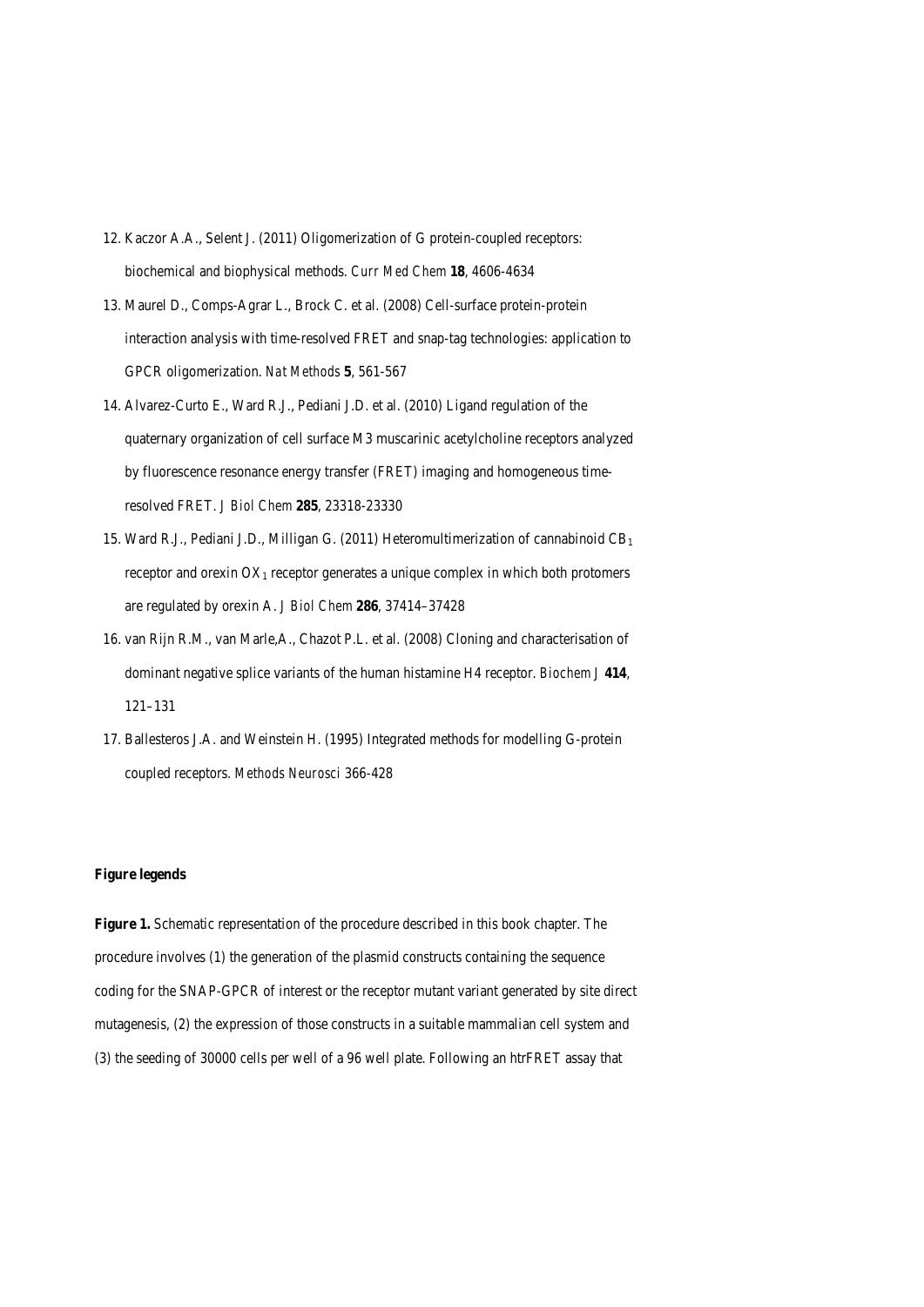requires (4) incubation of the cells with a combination of energy "donor" and "acceptor", and (5) detection of the signal at 620 nm and 665 nm after excitation at 337 nm (6) the data are analysed

**Figure 2.** Cell surface oligomeric interactions of VSV-SNAP-hM<sub>3</sub>R were defined by htrFRET. Optimal concentrations of the SNAP-tag htrFRET energy donor and acceptor were established by incubating cells with a fixed concentration of energy donor (SNAP-Lumi4Tb, 10 nM) and various energy acceptor (SNAP-Red) concentrations. htrFRET measured at 665 nm after excitation at 337 nm reflects proximity between labelled copies of VSV-SNAP $hM_3R$  at the cell surface. At low energy acceptor concentrations the htrFRET signal is low and this increases with increasing SNAP-Red concentration, reaching a maximum that represent the optimum ratio of energy donor and acceptor (10 and 100 nM, respectively in this example shown) to detect cell surface oligomers. Further increases of SNAP-Red concentration results in a decrease in htrFRET signal due to the binding competition of SNAP-Lumi4Tb and SNAP-Red for the same tag on the GPCR construct.

**Figure 3.** HEK293T cells were transfected with increasing amounts (0-2.5 µg of plasmid) of either VSV-SNAP-hM3R (**circles**) or of a mutant receptor variant Leu80Ala, Ile83Ala, Ile84Ala, Ile87Ala VSV-SNAP-hM3R (**triangles**) containing four point mutations in which each of residues Leu80, Ile83, Ile84, and Ile87 in TMD I were substituted by alanines, for 24 h and then incubated with the optimal combination and ratio of SNAP-Lumi4Tb (10 nM) and SNAP-Red (100 nM) as estimated insection 3.4. The htrFRET signal determined as fluorescent emission at 665 nm was then plotted as a function of cell surface SNAP-tagged